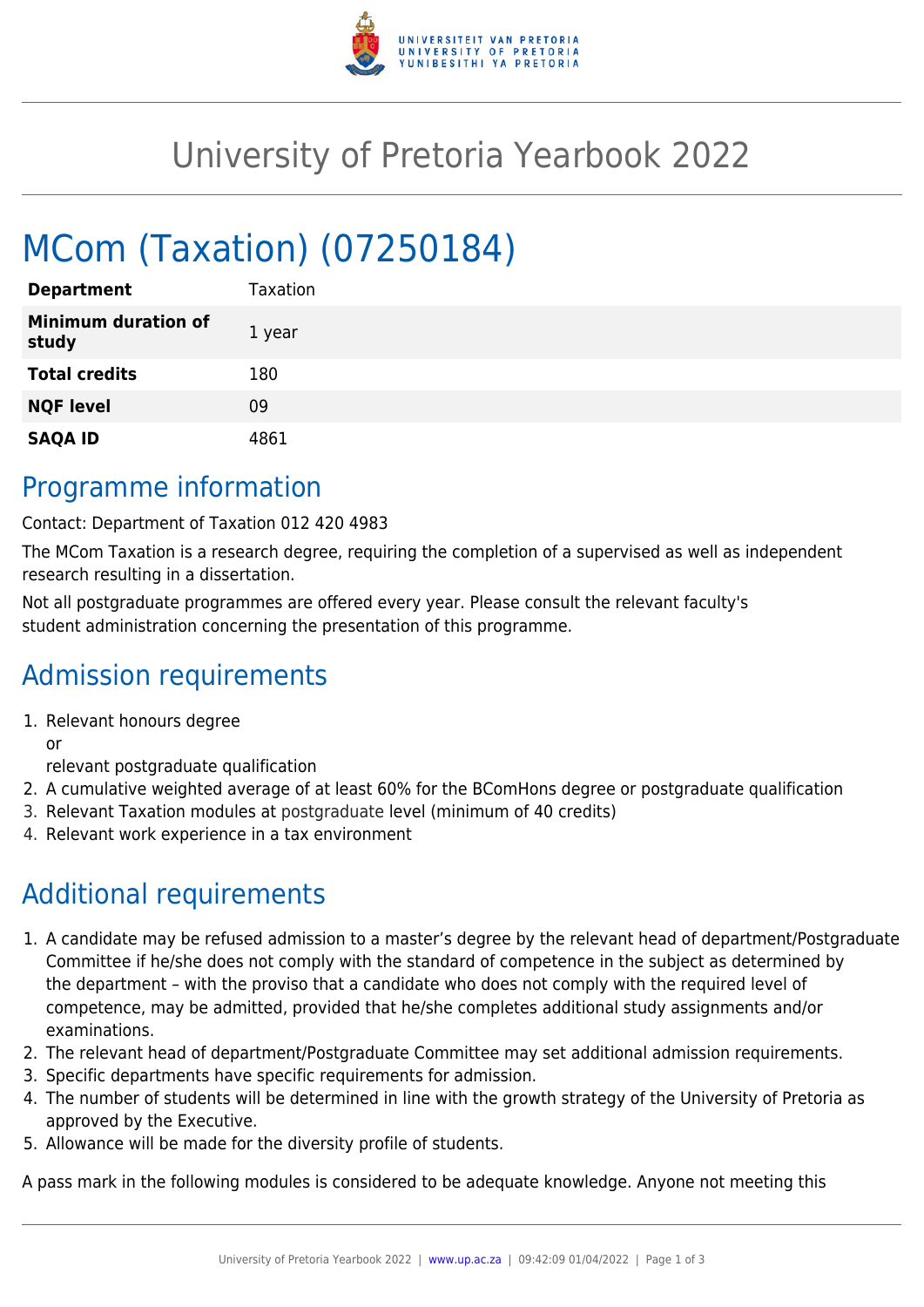

expectation will only be considered for admission in exceptional circumstances.

- Financial accounting 1 (FRK 111 and FRK 121/122);
- Economics 1 (EKN 110 and EKN 120);
- Statistics 1 (STK 110 and STK 120) and one of the following:
- Business management 1 (OBS 114 and OBS 124); or
- Marketing management 1 (BEM 110 and BEM 122); or
- Public administration 1 (PAD 112 and PAD 122); or
- Industrial and organisational psychology (BDO 110 and BDO 120) or equivalent modules passed at another institution as approved by the relevant head of department in consultation with the Dean.

# Examinations and pass requirements

The pass mark for both a dissertation and a mini-dissertation is 50%. The provisions regarding pass requirements for dissertations, contained in General Academic Regulation G36, apply with the necessary changes to minidissertations.

A pass mark of at least 50% is required in the examination of each module.

# Research information

#### **Dissertations/mini-dissertations, curricula and modules**

Refer to General Academic Regulations G37, G38 and G39.

The degree programme requires that a dissertation be submitted in a field of study selected from the fields covered in the honours degree.

Information on modules, credits and syllabi is available, on request, from the relevant head of department/Postgraduate Committee.

A module in Research Methodology is compulsory in all programmes. The Dean may, on the recommendation of the relevant head of department/Postgraduate Committee, waive the prerequisites.

#### **Article for publication**

Refer to General Academic Regulation G39.13.